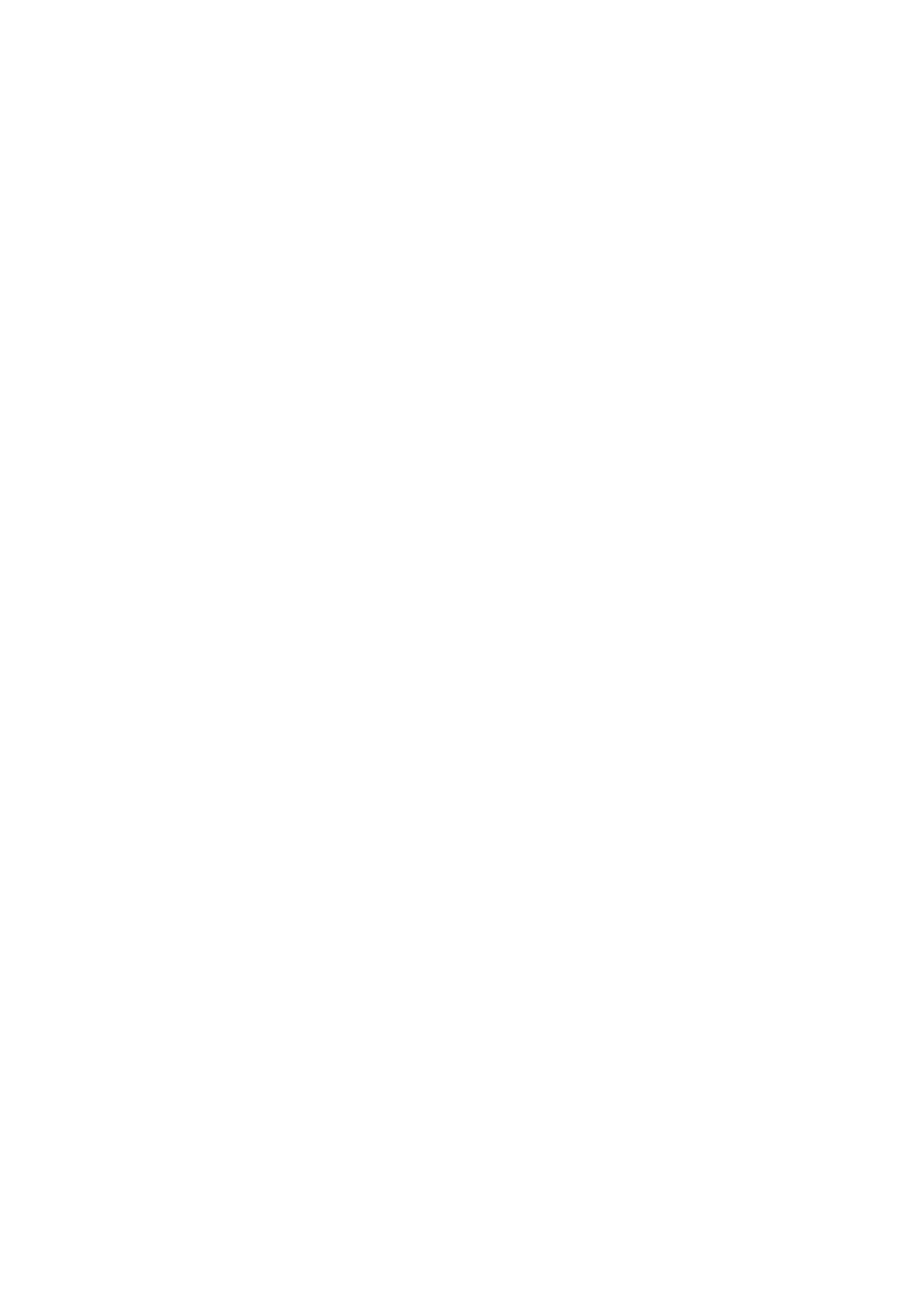### **Minority Report of Hon Ken Travers MLC and Hon Giz Watson MLC**

#### **in relation to**

### **Referral of Letters by Resolution of the House on 20 February 2008 Regarding the Report of the Select Committee of Privilege on a Matter Arising in the Standing Committee on Estimates and Financial Operations**

- 1. We have dissented from the majority decision of the Committee at paragraph 2.12 and Recommendation 2 for the following reasons:
	- 1.1 We have not been able to confirm the extent of the circulation of the unauthorised disclosure as revealed in paragraph 2.9.
	- 1.2 We have not been able to determine the intent of the Hon Brian Burke when he made the disclosure and why he made it despite having received previous written advice that he should not do so. (see paragraph 2.10)
- 2. It is our view that it is necessary to determine the answers to these questions before any further action, including any possible penalty or redress, can be recommended to the House.
- 3. In particular we are unable to determine the benefit of providing further written advice to the Hon Brian Burke that he should desist from further circulating any unpublished committee material without establishing why he ignored the previous written instruction.
- 4. We therefore recommend:

That the House -

- (1) Establishes a Select Committee of Privilege of three Members to enquire into and report on whether the letter from the Hon Brian Burke dated 19 February 2008 and attachments -
	- (a) constitute a breach of Parliamentary Privilege; and
	- (b) constitutes a qualification of the purported "unreserved apology" in his letter of 11 December 2007,

and if so what further action may be taken by the House.

- (2) The Committee have access to
	- (a) all correspondence between Mr Brian Burke and the Select Committee of Privilege on a matter Arising in the Standing Committee on Estimates and Financial Operations;
	- (b) all minutes of the Standing Committee on Procedure and Privilege regarding this matter;

and is authorised to publish any of these documents if the committee consider it necessary.

- (3) The Committee have the power to send for persons, papers and records and to travel from place to place.
- (4) The Committee have the power to meet at any time when the Legislative Council is not sitting or a sitting is suspended.